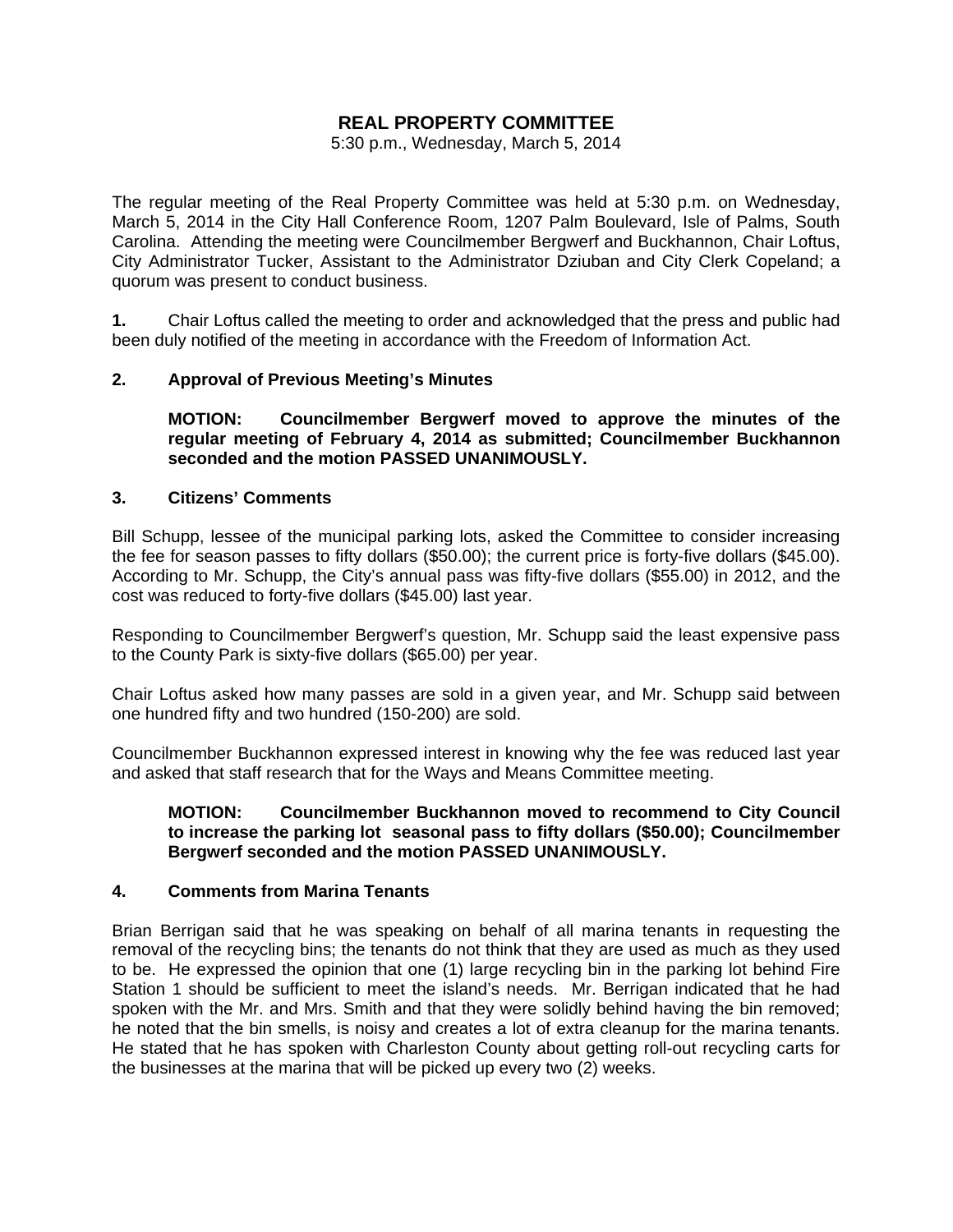Administrator Tucker expressed surprise that Charleston County Recycling would service these commercial establishments with roll-out carts. In addition, the Administrator has been dialoguing with the IOP Water and Sewer Commission about moving the recycling bins from the marina to space on their property on  $41<sup>st</sup>$  Avenue. If the recycling bins are not needed, the Administrator sees no problem with their removal.

The consensus was that the recycling bin at the marina is used primarily by renters since many owners of rental property have opted not to have the blue recycling bins at the residences because renters do not know when to put it on the street for pickup. Mr. Berrigan remarked that he believes that the primary users of the marina recycling bins are renters in Wild Dunes and suggested that they be moved to Wild Dunes.

If the County will not provide roll-out recycling carts, Mr. Berrigan and Jay Clarke of Morgan Creek Grill will purchase small recycling dumpsters.

Chair Loftus asked if the recycling bin in the small parking lot is used; Director Pitts said that it is typically overflowing, and, in the summer months, he has to call Charleston County for extra pickups.

Councilmember Buckhannon agreed to the need to move them to another location, and he suggested the parking lot at 1301 Palm because it is visible and out of the neighborhoods.

Chair Loftus commented that the City is trying to get weekly pickup, especially in the tourist season. Director Pitts indicated that he does not think the City will get weekly pickup from Charleston County.

Councilmember Bergwerf thought that Wild Dunes should have a recycling bin.

If the County were to remove the large containers from the marina, the number of pickups for the container in the small lot needs to be increased.

Administrator Tucker indicated that the Public Works Committee would be discussing recycling at its meeting next week.

## **5. Old Business**

## **A. Update on Generator Replacement**

Administrator Tucker reminded the Committee that replacing the City Hall generator was included in the FY14 budget, an RFP has been issued and the bid opening is scheduled for March 21. The new generator will be capable of powering all of City Hall, and with the added power comes a considerably larger unit.

Director Kerr stated that the mass is roughly twice the size, in all dimensions, of the existing generator, and the foundation is taller to meet current flood elevations. Director Kerr had three (3) sketches of options that were available for the new generator, which will be significantly larger than the existing one. In the first option, the new generator was drawn as being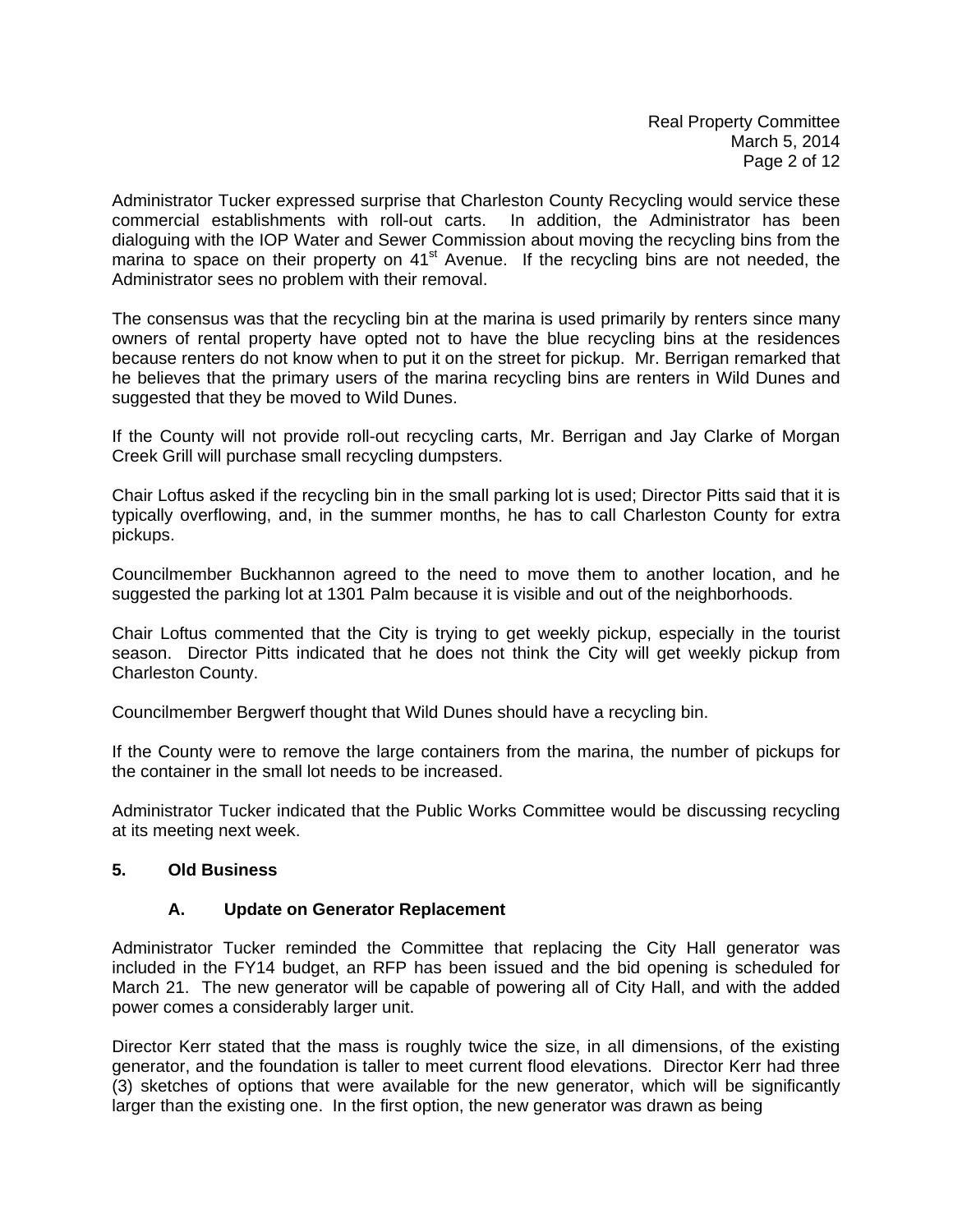perpendicular to the building in the same location; to do this, City Hall loses one (1) parking space and it creates an unattractive entry to City Hall. Consideration was given to placing the new generator on the other side, but a set of stairs and an air conditioning stand are there now. The plan would be to place the new generator away from and parallel to the building.

The RFP requests the contractor to re-orient the stairs ninety degrees (90°), no longer running parallel to the rear of the building. With the stairs moved, the contractor will install the generator as close to the rear of the building as possible and parallel.

The new generator is approximately twice the size of the current one; since it has more power, it requires more fuel and sits on a fuel tank with four times (4 X) the capacity of the existing one. The foundation will be approximately a foot taller to keep it above flood level.

The generator will be encased in a sound attenuating enclosure that will produce the same noise level of the present one despite being twice as powerful. The exhaust pipe will run up the side of the building and two feet (2 ft.) higher to help to dissipate the fumes.

Chair Loftus asked how often the stairs leading from Council Chambers are used, and Administrator Tucker indicated that they are rarely used, but required because the room is used for assembling people.

The Committee does not need to take any action; she simply wanted everyone to be prepared for the change to come.

# **B. Report on Status of Land Clearing, Cleanup and Access Road at Carmen R. Bunch Park**

Administrator Tucker reminded the Committee that the City had hired Jeff Jackson as a consultant to mark the protected vegetation, and he completed that work that formed the basis for an RFB for the clearing and cleanup of the property. This work will follow the suggestions in the horticultural plan Mr. Jackson wrote; generally the front seventy-five percent (75%) of the property would be cleared, berms would be leveled and trees would have all of the vines removed and be pruned. A dense vegetative buffer would remain adjacent to the residential properties surrounding the property and any desirable species identified by the horticulturalist would remain.

The Director stated that the City has good experience with the low bidder for the work, Lawns Done Right, Inc., and he recommends that the low bidder be awarded the contract for nine thousand dollars (\$9,000).

Councilmember Buckhannon asked what amount had been budgeted for this work; the Administrator answered that the budget was fifteen thousand dollars (\$15,000).

Chair Loftus remarked that access is still an issue; Administrator Tucker said that the City is planning to use NPDES funds for the access. According to Director Kerr, the work to design the size of the culvert and access to the property has been completed, and the design is in the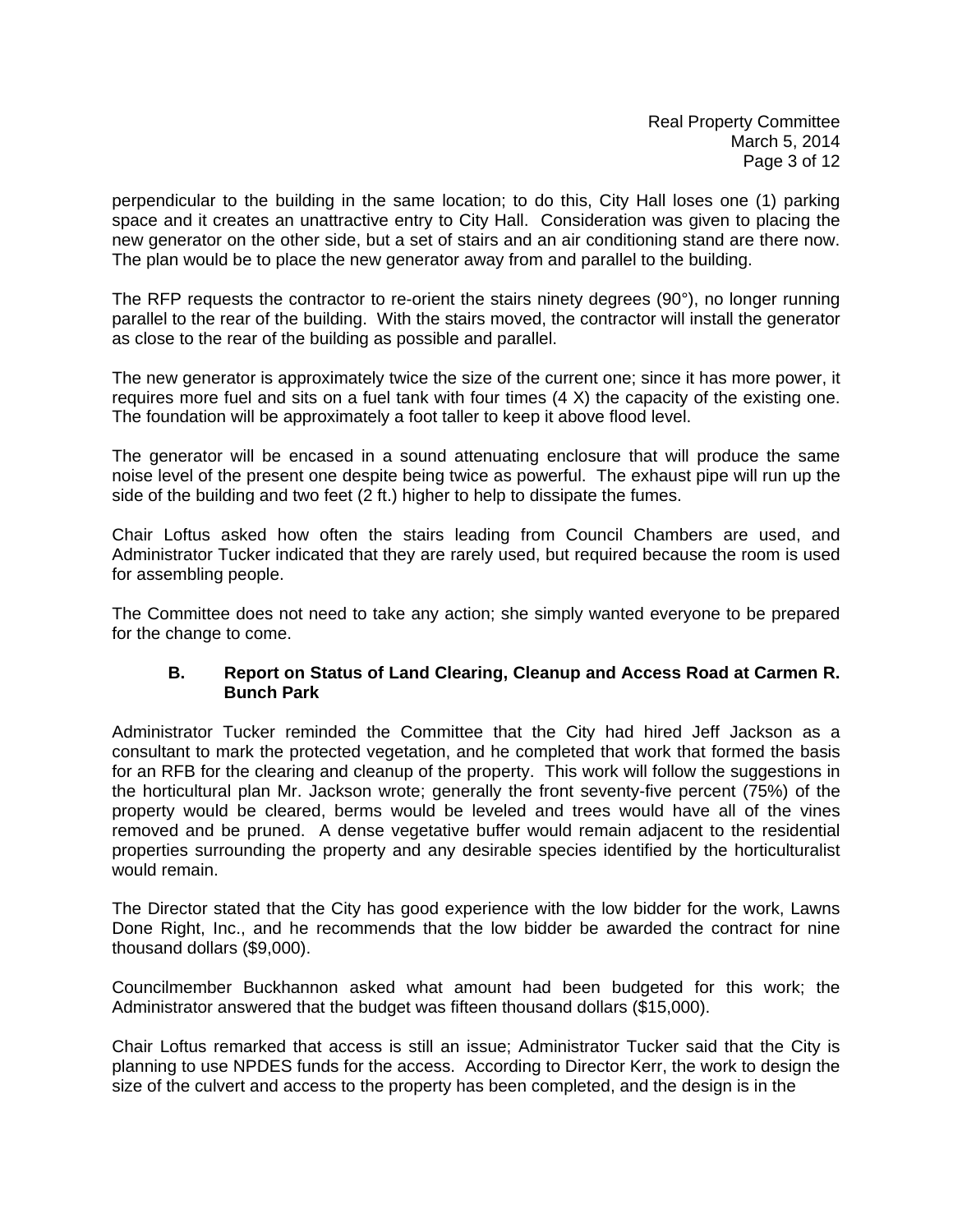hands of Charleston County Public Works to complete that portion of the work. The City expects to be billed for the parts involved in the work.

## **MOTION: Councilmember Buckhannon moved to recommend to the Ways and Means Committee the award of a contract to Lawns Done Right, Inc. in the amount of \$9,000 to clear and cleanup Carmen R. Bunch Park; Chair Loftus seconded and the motion PASSED UNANIMOUSLY.**

## **C. Update on Watersports Dock and Extension of Construction Time for Dock Rehabilitation**

Assistant Dziuban noted that Salmons Dredging was awarded the contract to do the repair work, and a pre-construction meeting is scheduled for tomorrow afternoon; the contract has been extended until April  $18<sup>th</sup>$  for a completion date.

The second phase of the work is the electrical which is out for bid now; the bid opening is to be Friday, March  $14<sup>th</sup>$ . Assuming the quotes are acceptable, a recommendation for the award of a contract will be made at the March Ways and Means Committee meeting in an effort to expedite the work and get TidalWave operational as soon as possible.

An issue for consideration by the Committee is changing from a timber gate to an aluminum one which would be more solid and in line with what is already at the marina; an aluminum gate is approximately two thousand dollars (\$2,000) more for a total of seven thousand dollars (\$7,000). The aluminum gate would have a keypad and need electrical service.

Chair Loftus asked what the life expectancy of an aluminum gate, and John Shaffer, consultant on the project, estimated twenty years (20 yrs.).

Councilmember Buckhannon commented that timber gates tend to fail.

Administrator Tucker stated that an aluminum gate is consistent with others at the marina that are working properly, and there is money in the budget to accommodate it. Since the gate has to be ordered, it will add a bit of time to the project.

## **MOTION: Councilmember Buckhannon moved to go with an aluminum gate with electrical keypad for an additional amount not to exceed \$5,000; Councilmember Bergwerf seconded and the motion PASSED UNANIMOUSLY.**

# **D. Consideration of Preliminary Plans for Enhanced Entry to the Marina**

The Administrator recalled that this item of business is a holdover from the February meeting when Jay Clarke approached the Committee with a couple of proposals from GEL Engineering and John Tarkany who plan to partner to develop a parking plan for a portion of the marina site. In the interim, the City and the Committee have had an opportunity to review and study the documents; the plan appears to be that GEL will do the civil engineering side of the work and John Tarkany would handle the landscape planning elements of the work. The quotes for the two (2) total five thousand dollars (\$5,000) plus reimbursables and expenses; the statement in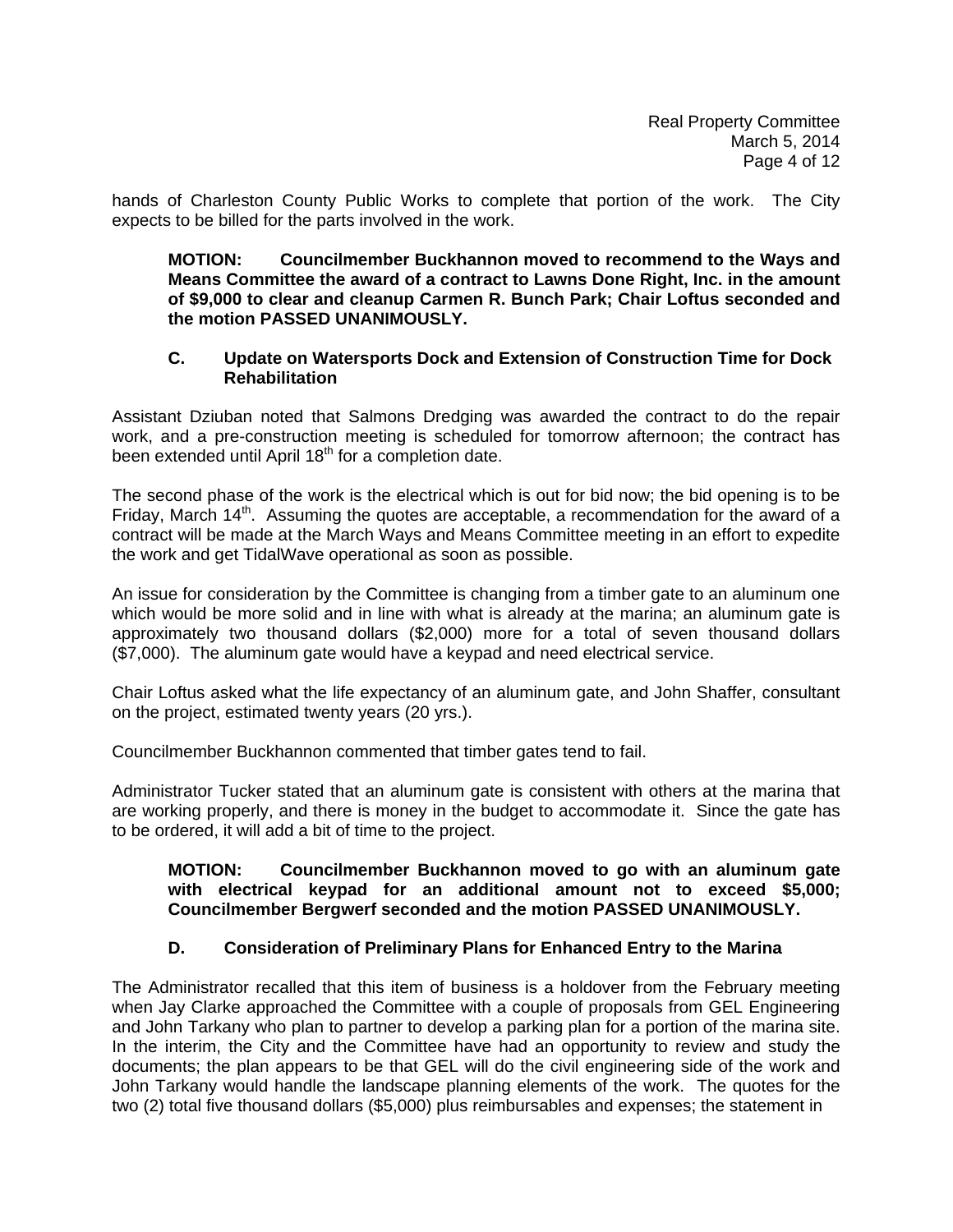the GEL proposal indicates that this is just the due diligence phase of the work with more phases to come at an additional expense.

If it is the will of the Committee to proceed with this plan, the Administrator indicated that the best way for the City to proceed would be to reimburse expenses up to a certain amount, because, if the work is put under the City's purview, there are procurement issues. In addition, the proposals are not in the contract format that the City would normally use and would have to be.

Administrator Tucker noted that this would be an affordable, but unbudgeted expense and would go against the professional services line in the marina budget. The suggestion was made to pay this from the unused portion of the budget for the watersports dock, but to do so would be an inappropriate expenditure from that line item.

Councilmember Buckhannon stated that he would like the plan to move forward and that he likes the look of the plan thus far, but he questioned how the work falls in the lease agreements with the tenants.

The Administrator commented that if one were to go by the strict language of the lease, this is not an expense the City necessarily would pay, but the City has always contemplated a longrange enhancement project for the marina site, and this could be seen as the initial steps in that direction.

Jay Clarke of Morgan Creek Grill expressed a strong desire to move forward with marina enhancements and look at various alternatives. In addition to these two (2) quotes, he referred to an estimate of thirty-five hundred dollars (\$3,500) from Petersen to clean up the area behind the dumpsters early in the season this year and an additional twelve hundred dollars (\$1,200) for final grading, putting down some crushed concrete or ROC and tree trimming. He indicated that the tenants have agreed to pitch in and do a lot of the cleanup themselves.

Mr. Clarke stated that two (2) meetings had been held in the restaurant with the marina tenants and Bill Jenkins of the IOP Water and Sewer Commission to go over their plans; they were interested in getting the Commission's stance on filling in the ditch, which they do not object to.

Administrator Tucker recalled that, upon receiving the quote from Dan Petersen, she had sent it to either Director Pitts or Director Kerr with questions, such as "Does this fall within NPDES?" and "Would they be required to have a land disturbance permit?" She explained that anytime one hundred fifty cubic yards (150 cu. yds.) of material is disturbed near a body of water, that question must be addressed.

Chair Loftus voiced concern about having this engineering done and for it not to be under the direct supervision of the City Administrator.

Mr. Clarke indicated that he has no problem letting the City take the lead since he views the work to be done by GEL and John Tarkany as a capital improvement to the marina.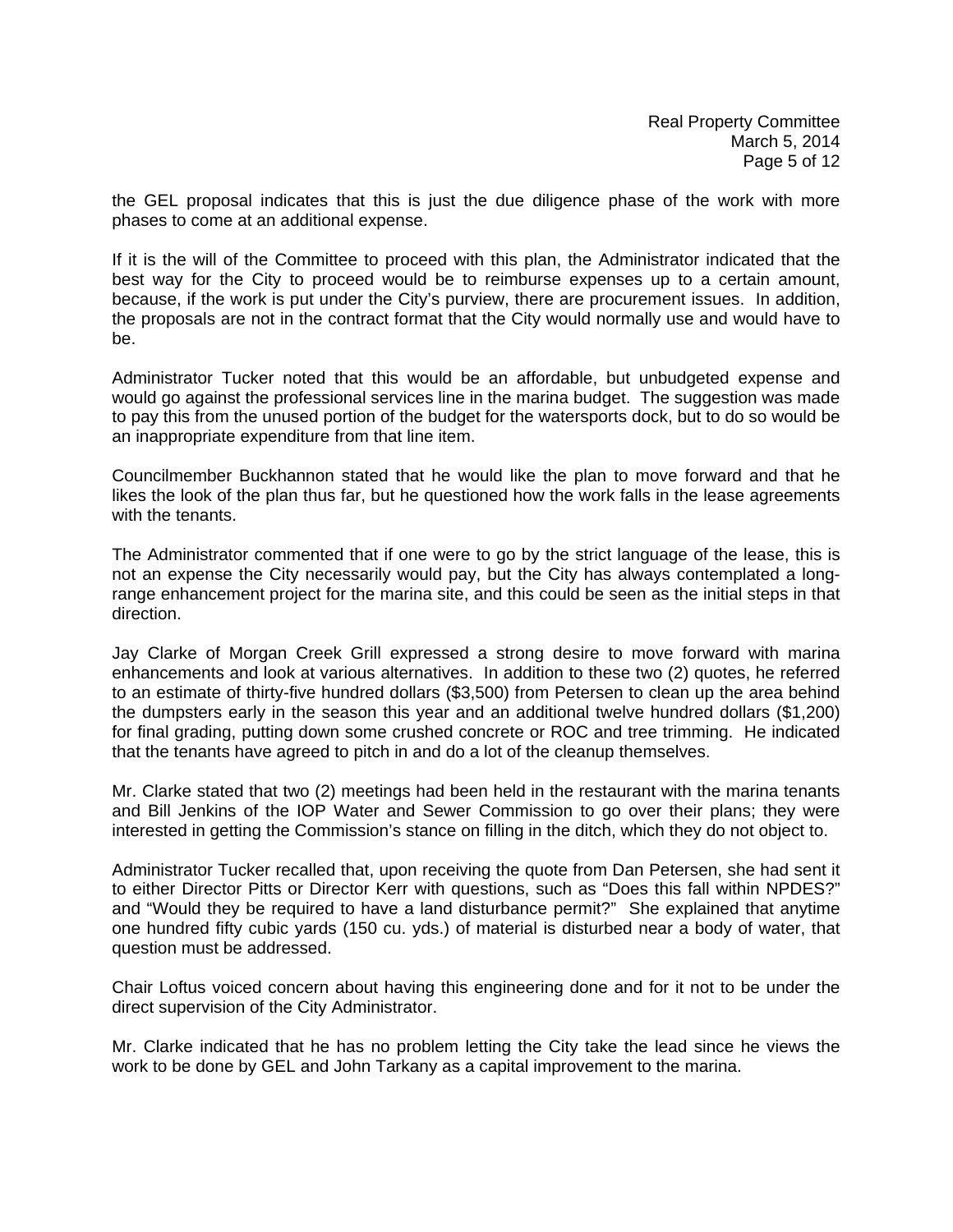On the subject of the cleanup, Mr. Clarke commented that nothing has been done in years and stated that "aesthetically [the marina] is a train wreck." The tenants are willing to put in their time to accomplish this while the work continues on a comprehensive plan for the marina.

Mr. Berrigan joined the discussion and stated that the tenants want to keep the momentum rolling with the improvements and to take the burden off the City Administrator and City Hall staff. He added that, as tenants, they can get the work done more cheaply than if the City has to put it out for bid.

Chair Loftus was clear that the landscaping and cleanup the tenants are proposing clearly falls under the tenant's responsibilities.

Mr. Clarke said he did not think it was unusual for a commercial property owner to invest to this extent in cleaning things up and that the tenants' request for City participation is completely reasonable. Mr. Berrigan voiced the opinion that periodically the landlord has to up-fit its property and this would be a beginning.

On behalf of Tidal Wave Watersports, Michael Fiem expressed their support for these requests, and he added that they believe that parking spots will be increased in the short-term.

Councilmember Bergwerf commented that the marina tenants want to do a bit of "spring cleaning" and are willing to provide some of the labor to get the job done cheaper; therefore, she said that the City needs to trust them to know what they are talking about.

Chair Loftus noted that the Committee is discussing three (2) separate issues, i.e. the consulting work on a comprehensive plan, the cleanup of the property and the grading of the lot.

Councilmember Buckhannon stated that he did not have a problem with the City assisting with the cost of cleaning up the area, and he was pleased to have all of the tenants present and working together toward a common goal.

Mark Fiem said that the tenants want to remove the dumpsters, cleanup the area and beautify the marina entrance to provide an inviting vista as people come down  $41<sup>st</sup>$  Avenue to the marina.

Although he agrees with moving forward on a comprehensive plan, Councilmember Buckhannon expressed that he was undecided about whether the City should be paying for it. When the tenants present a new parking plan for the marina, it is going to be an expensive project and may likely require the City's participation.

Administrator Tucker expressed pleasure in seeing the initiation of the work on Tidal Wave has evolved into the marina tenants now working well together in a common direction, and she wants to see that momentum continue and not have it stalled. The Administrator voiced concern that, if the City does not support the full amount of ten thousand five hundred dollars (\$10,500), the initiative will stall. If the engineering is separated from the cleanup and grading, it will be July 1 before it is worked on again after money has been built into the budget for this purpose. In conclusion, the Administrator said that it might be in the City's best interest to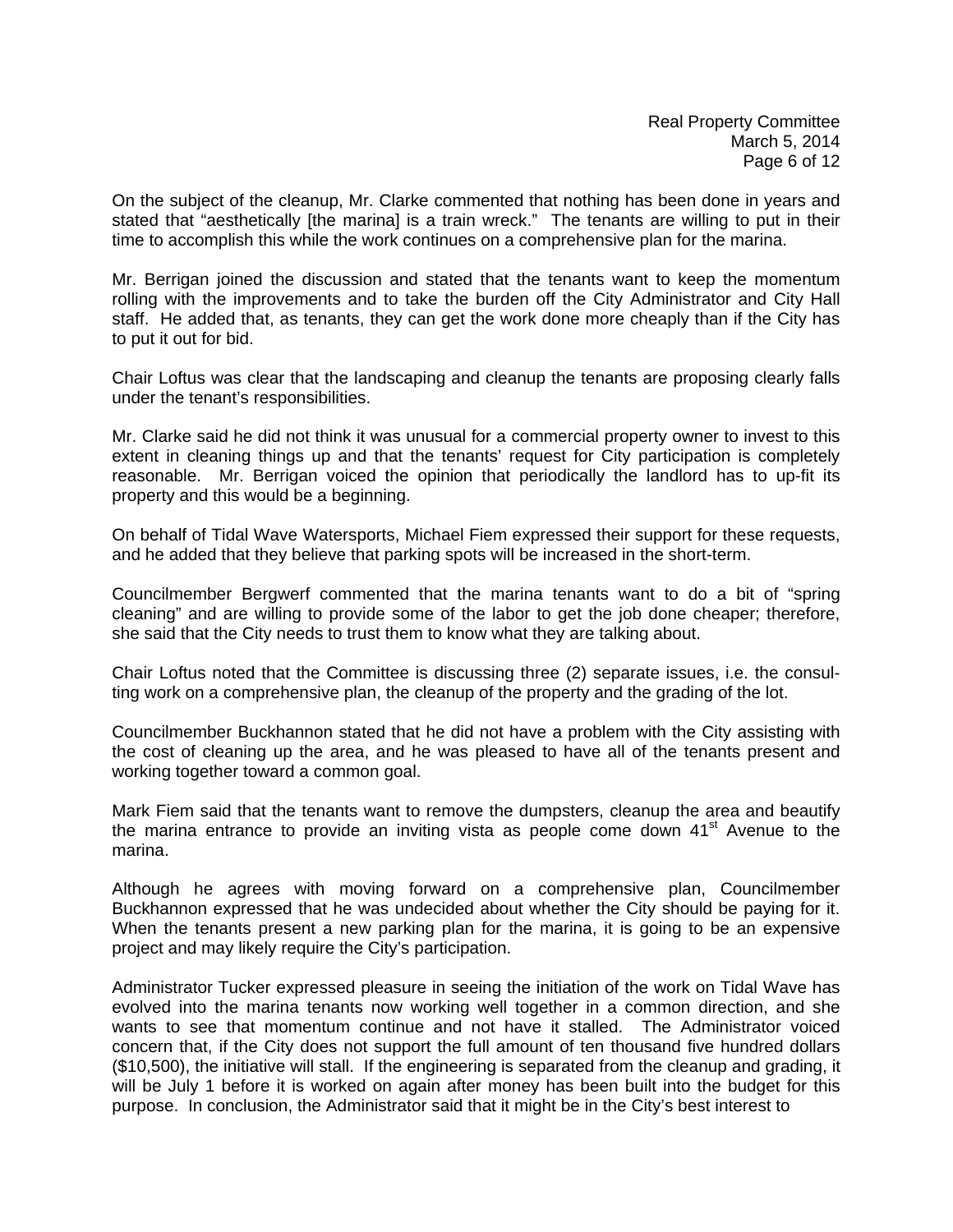spend the money to keep the momentum rolling since it would allow the positive, collaborative work to continue on the same time frame it is currently on. The Administrator added that, while it is an out-of-budget expenditure, it is affordable. Administrator Tucker said that she understands the desire for the City to be in control, but she sees this as more of a planning initiative than bricks and mortar type of constructio.

Councilmember Buckhannon corrected the Administrator's math and noted that the total for the engineering, cleanup and grading is nine thousand eight hundred dollars (\$9,800).

Councilmember Buckhannon continued that he supports moving forward on the cleanup and the engineering for the site design; he understands the desire for the City Administrator to be in charge, but, when the City is over-burdened and when people are willing to take on the task under the auspices of the City, the end product is a better one because the people involved are invested.

# **MOTION: Councilmember Buckhannon moved to approve up to \$10,000 as a reimbursable expense for preliminary engineering, cleanup and grading at the marina; Councilmember Bergwerf seconded.**

Chair Loftus explained that he could not support this motion; he feels strongly that the Administrator should be in charge of the engineering work that is proposed. He added that the ditch is a primary drainage ditch on the island and it cannot be covered; to do so would create serious flooding problems on the island. Although he wholeheartedly supports upgrading the marina site, he indicated that it should be built into the FY15 budget rather than be unbudgeted expenditures.

Director Pitts cautioned the marina tenants that the drainage ditch is owned by SCDOT which is an MS4 operator [An MS4 is a system of drainage that is not a combined sewer or part of a sewage treatment plant.], and the City is ultimately liable for any maintenance issues that fall under MS4 for fines.

Mr. Clarke said that they would stay ten feet (10 ft.) from the ditch and that area is not included in the cleanup; he indicated that they would install silt fencing if necessary. He indicated that the City would be kept abreast of everything that is planned.

# **VOTE: The motion PASSED on a vote of 2 to 1 with Chair Loftus casting the negative vote.**

**6. New Business** 

# **A. Consideration of Amendment to Watersports Lease**

Administrator Tucker explained that this was a housekeeping matter that Tidal Wave was made aware of when they went to renew their insurance; the insurer reviewed the lease and pointed out inconsistencies between the operation that is at the marina to the assets listed in the lease. The differences are the descriptions of assets and the sizes of the assets, and they are indicated in bold print.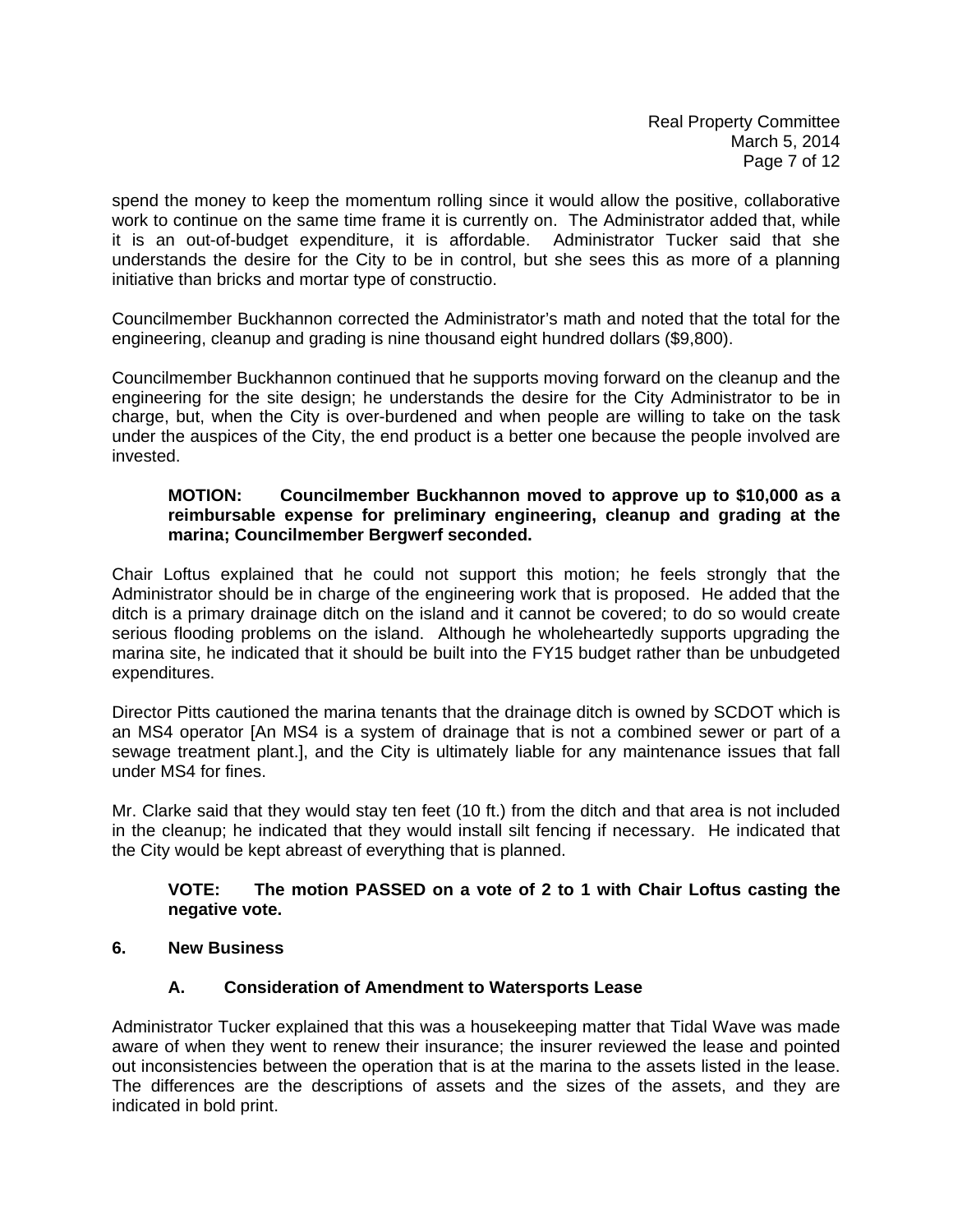The amendment being proposed was included in meeting packets for your review and makes the lease consistent with the Tidal Wave business operations at the marina so that they can get their insurance renewed.

The Administrator inquired of the Fiem brothers whether any of the proposed changes or any other these things that are on-site at the marina, but not previously detailed in the lease would cause an issue with the other marina tenants. The brothers said that they did not think there would be since these have been a part of their operation for years.

Michael Fiem stated that they were staying with the same insurance company, but they have a new agent who brought this to their attention. Initially the agent looked at the lease relative to the business activities, but then progressed to looking at the coverage for the equipment used in the business. The only change Mr. Fiem is aware of is the addition of the utility trailer; the business is not seeking additional parking or additional space or any activity they have not been doing for the past several years. The insurance company has granted them an extension until March 31 to get the amendment executed.

Mr. Fiem said that he met with Marina Manager Berrigan earlier in the day to discuss the lease amendment.

Mr. Fiem stated that he purchased the utility trailer in the summer of 2006 and that it is used to store tools and equipment for on-site maintenance; the trailer is nineteen feet by eight feet (19 ft. X 8 ft.). It currently is located behind the green fence concealed by bushes.

Chair Loftus noticed that neither the jet skis nor the number of jet skis was mentioned in the amendment; Administrator Tucker explained that the only sections of the lease included in the amendment were those that were being changed.

Mr. Clarke said that he was seeing the amendment for the first time at this meeting, but he wanted to check paragraph 3 with the sizes of the vessels with what is on-site. Mr. Fiem reiterated that Tidal Wave is not asking for anything new – only detailing what it has been doing for years.

Mr. Berrigan repeated that he had met with Michael Fiem earlier in the day and had then seen a copy of the amendment; in addition, he met with Mark Fiem last week to discuss moving the Tidal Wave operation inside the fence, which he indicated they had already done. He recalled asking that the utility trailer be moved out of the marina lot three (3) years ago, and that is when it was moved behind the fence. He indicated that he decided to speak after Administrator Tucker stated that the Fiems had said that they had spoken to the other marina tenants about the lease amendment and no one had any objections to the changes being made.

The Administrator then indicated that she had misspoken and that the e-mail she received from Michael Fiem said, "both Brian and Jay are aware of what we have on the site and there has been no change from what we had."

Mr. Berrigan sighted several situations that he says have allowed the Tidal Wave operation to take up more and more space at the marina over the years.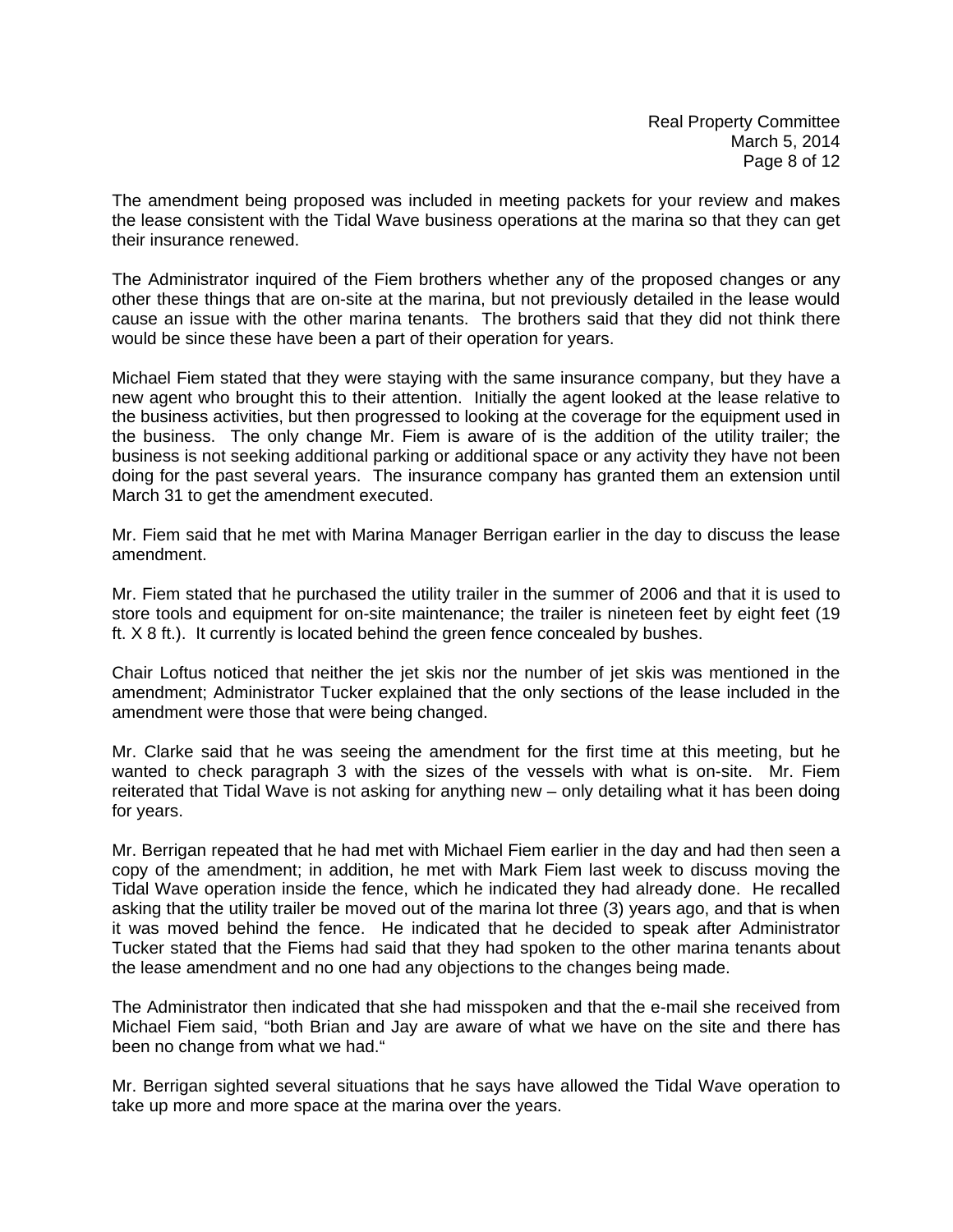Speaking on behalf of Tidal Wave, Mike Malley stated that they are making every effort to keep their trailers off site, because maximizing parking at the marina is a win for all tenants.

Chair Loftus remarked that, as the amendment is written, Tidal Wave could have a forty foot (40 ft.) trailer in the parking lot; Michael Fiem said there was no problem with identifying the size of the trailer in the lease.

Administrator Tucker suggested that the tenants get together to work out a compromise, specify the size of the trailer, and work to tighten up the language; once done, they need to get the revisions to City Attorney Halversen to have ready for the Ways and Means Committee on Tuesday, March 18<sup>th</sup>.

## **B. Review of FY15 Operating and Capital Budgets for the Marina and Front Beach**

Administrator Tucker reviewed the items that have changed for the FY15 budget year

| Marina Fund Expenditures - General and Administrative<br><b>Professional Services</b><br>Increased \$75,000 for consulting and design on the marina site<br>Debt Service - interest<br>Decreased by Marina GO bond refinancing | \$87,000<br>39,278 |  |
|--------------------------------------------------------------------------------------------------------------------------------------------------------------------------------------------------------------------------------|--------------------|--|
| Marina Store                                                                                                                                                                                                                   |                    |  |
| Insurance<br>Increase anticipated                                                                                                                                                                                              | 3,000              |  |
| DHEC underground storage tank fees<br>Based on actual                                                                                                                                                                          | 650                |  |
| <b>Marina Operations</b>                                                                                                                                                                                                       |                    |  |
| Insurance<br>Increase anticipated                                                                                                                                                                                              | 84,180             |  |
| Marina Restaurant                                                                                                                                                                                                              |                    |  |
| Insurance<br>Increase anticipated                                                                                                                                                                                              | 21,584             |  |
| The items moved forward to FY15 from the ten-year plan are:                                                                                                                                                                    |                    |  |
| Replace ice machine in store (only with failure)                                                                                                                                                                               | 6,000              |  |
| Replace HVAC in store (only with failure)<br>Replace point-of-sale cash receipts system                                                                                                                                        | 25,000<br>30,000   |  |
| Replace store coolers (only with failure)                                                                                                                                                                                      | 90,000             |  |
| Replace fuel dispensers - docks                                                                                                                                                                                                | 35,000             |  |
|                                                                                                                                                                                                                                |                    |  |

Administrator Tucker stated that the canopy over the store fuel island was moved to FY16 to coincide with the replacement of the underground storage tanks.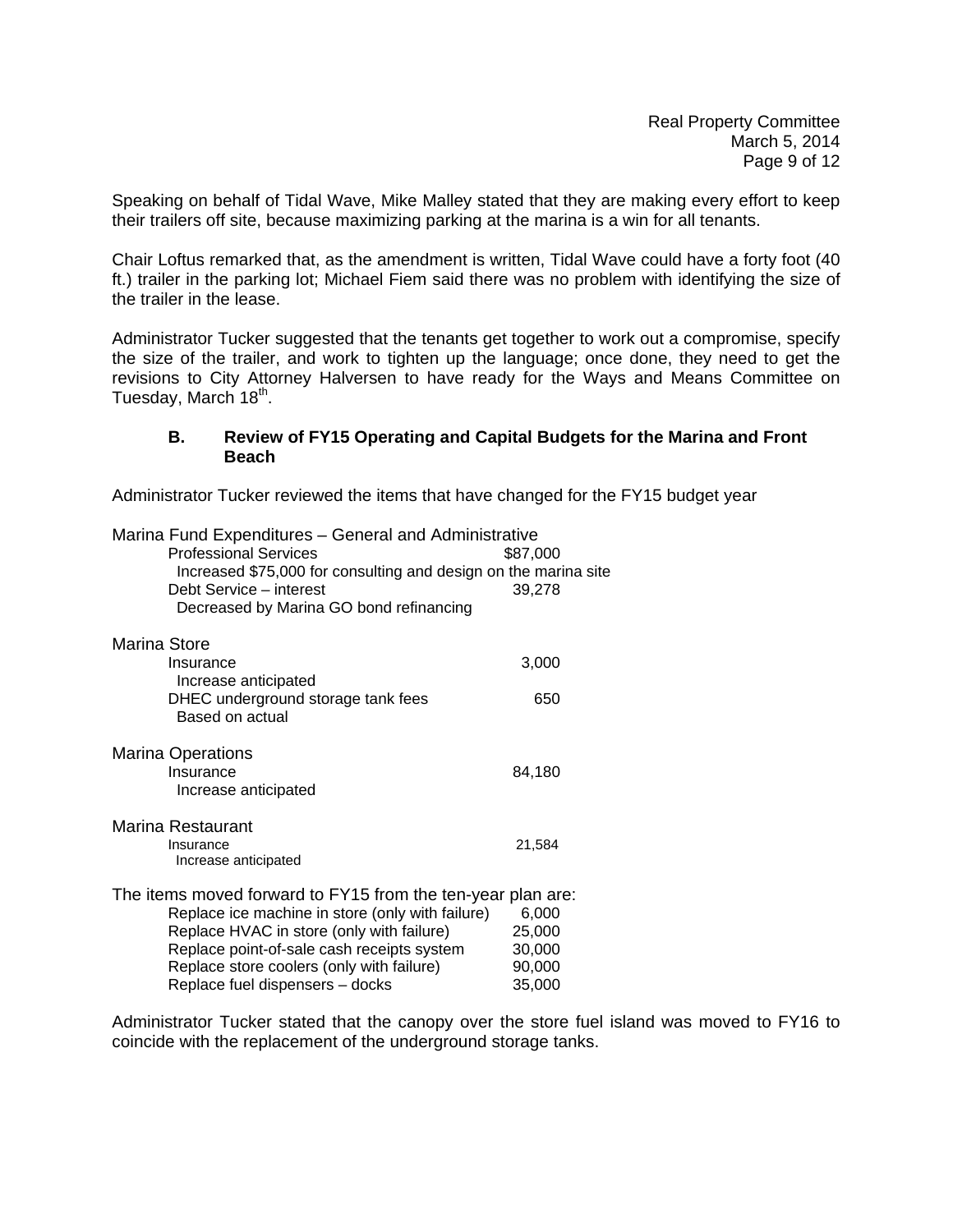Councilmember Buckhannon suggested moving the replacement of the tanks to FY15 rather than waiting until the last minute; the Administrator said that staff would need to determine whether the fund could cover the expenditure.

When asked about moving the replacement of the fuel dispensers on the docks to FY16, he agreed to leave it in FY15 with the stipulation that they would be replaced if they failed.

## Special Projects

| opoviai i vivou                   |         |
|-----------------------------------|---------|
| Design & permit new docks         | 100.000 |
| Permit process takes up to 1 year |         |
| Consulting & design fees          | 75.000  |
| Marina site enhancement project   |         |

Chair Loftus reported that, with the identity thefts associated with Target stores, the industry is rapidly moving to the chip system being used in Europe; based on this information, he suggested holding off on replacing the point-of-sale system until a decision is made.

Administrator Tucker then reviewed the new budget tool that takes the expenses and shows what fund is paying for them and what percent of the budget is attributed to those funds. For the Marina, seventy-four percent (74%) of the FY15 operating budget is coming from the Marina Fund.

For the Front Beach, the areas included are the public restrooms, parking meters, parking lots and beach walkovers.

| Capital Projects                                    |         |
|-----------------------------------------------------|---------|
| Replace white fencing                               | 10.000  |
| Replace public restroom building                    | 822,250 |
| \$715k estimate + 15% contingency                   |         |
| Rebudget replacement of walkover at public restroom | 95.000  |

Administrator Tucker remarked that staff understood the message from Council that Charleston County should participate in whatever expense the City incurs in replacing the restrooms. The Committee was of the opinion that the expense for a new structure should be divided between FY15 and FY16.

| <b>Special Project</b>                         |         |
|------------------------------------------------|---------|
| Resurface City-owned portion of Ocean Blvd.    | 112,500 |
| Breach Inlet Boat Ramp                         |         |
| Rehabilitate concrete ramp (last done in FY00) | 50,000  |
| Replace gate                                   | 10,000  |

Despite the staff's assessment that the Breach Inlet ramp and gate need attention, the Committee agreed that it does not get a lot of use and could be deferred for another year. It is used by the Fire Department in emergencies.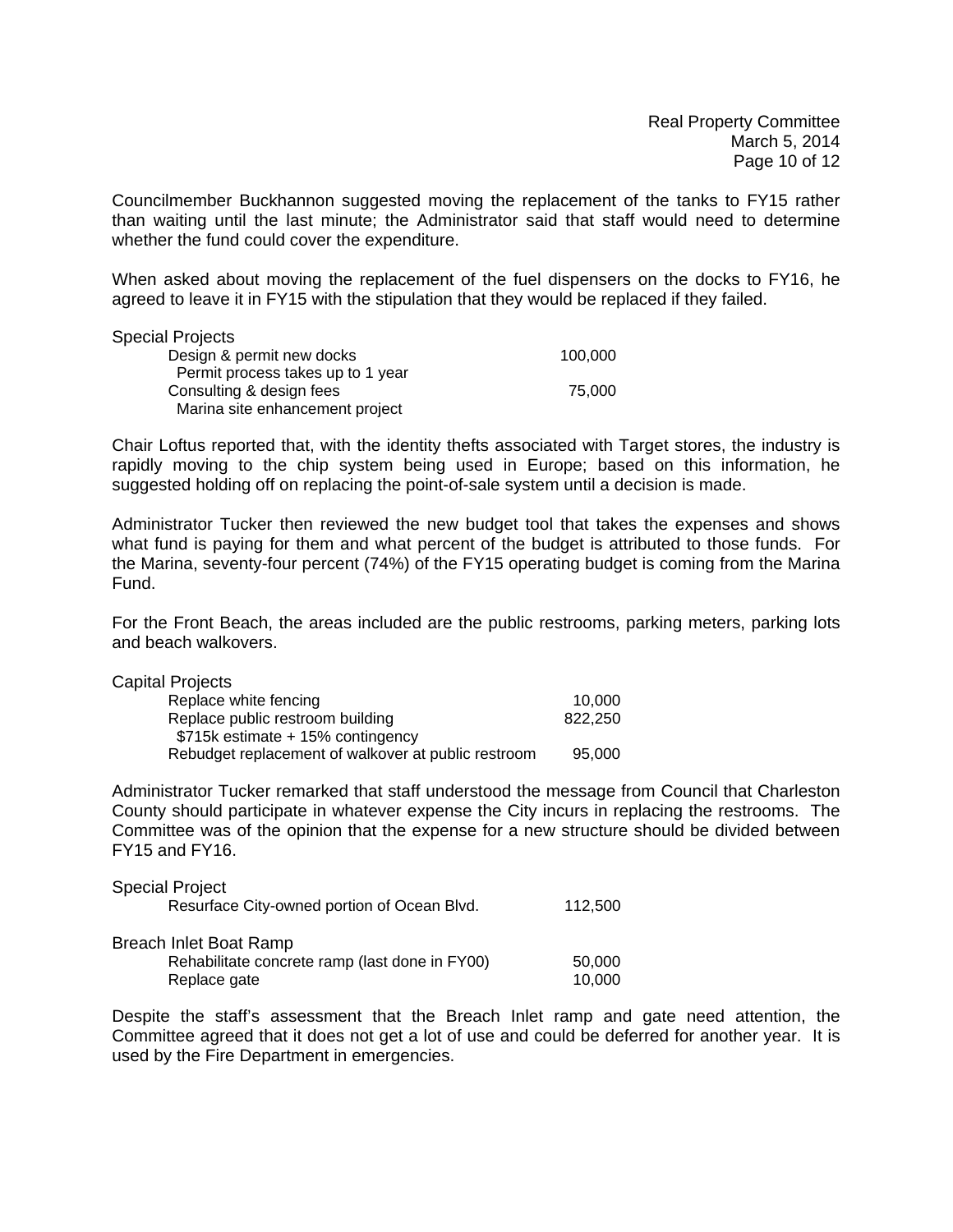Beach Restoration and Monitoring

Potential focused erosion project in FY14 1,620,000 City has approximately \$620,000 available as residual funding from 2008 project Post-project surveys & monitoring, 2012 project 15,000 Ongoing monitoring of shoreline 19,646

Based on new estimates from Coastal Science and Engineering, the estimate for the fall 2014 project can be reduced to one million three hundred thousand dollars (\$1,300,000); this project would be at the north end of the island. The Administrator stated that the source of funds has not yet been identified; a meeting is planned for April with the stakeholders about the project.

Assign Fund Balance for Future Expenditures

Major beach restoration project in 2008 project area 100,000

Chair Loftus questioned that this was enough to set aside for beach restoration.

Changing expenditures to be paid from Municipal Accommodation Fee for Front Beach include:

| Bank service charges              | 12.000                                                                                       |
|-----------------------------------|----------------------------------------------------------------------------------------------|
|                                   | Estimate of all fees associated with accepting credit cards at the parking kiosks            |
| Telephone and cable               | 8.260                                                                                        |
|                                   | Increased for new internet communication modem charge on new kiosks (\$7,260)                |
| Maintenance and service contracts | 87.700                                                                                       |
|                                   | Increased for 50% of cost to resurface City-owned portion of Ocean Blvd. (\$56,250)          |
| Insurance                         | 1.302                                                                                        |
| Anticipated increase              |                                                                                              |
| Professional services             | 14.000                                                                                       |
|                                   | Annual subscription internet-based parking ticket mgmt. sys. \$7,200; T2 RoVR \$4,000;       |
|                                   | armored car/counting service \$900; software and scanner support for handheld ticket writers |
| \$1,900                           |                                                                                              |
| Capital outlay                    | 421.125                                                                                      |
|                                   | Replace white fencing in small parking lot for \$10,000 and 50% of cost to construct new     |
| restrooms                         |                                                                                              |

Members of the Committee wanted to know whether the internet communication modem charge for the new kiosks was one-time or ongoing; the Administrator said she would have that information at the Ways and Means Committee meeting.

Since taking credit cards at the parking kiosks is generating an additional twenty thousand dollars (\$20,000) in expenses, Councilmember Loftus wanted to know if the City could change its mind and not accept credit cards; Administrator Tucker responded that the kiosks have already been programmed and are functioning to accept credit cards. The Administrator added that these expenses are the reasons that she was advocating to increase the per hour fee for the meters.

Chair Loftus sought confirmation that residents can park at Front Beach after 6:00 p.m. for free; Administrator Tucker added that the parking will be free **IN THE LOTS**, not at the kiosks, and that fact was included in the letters to residents for new hurricane stickers.